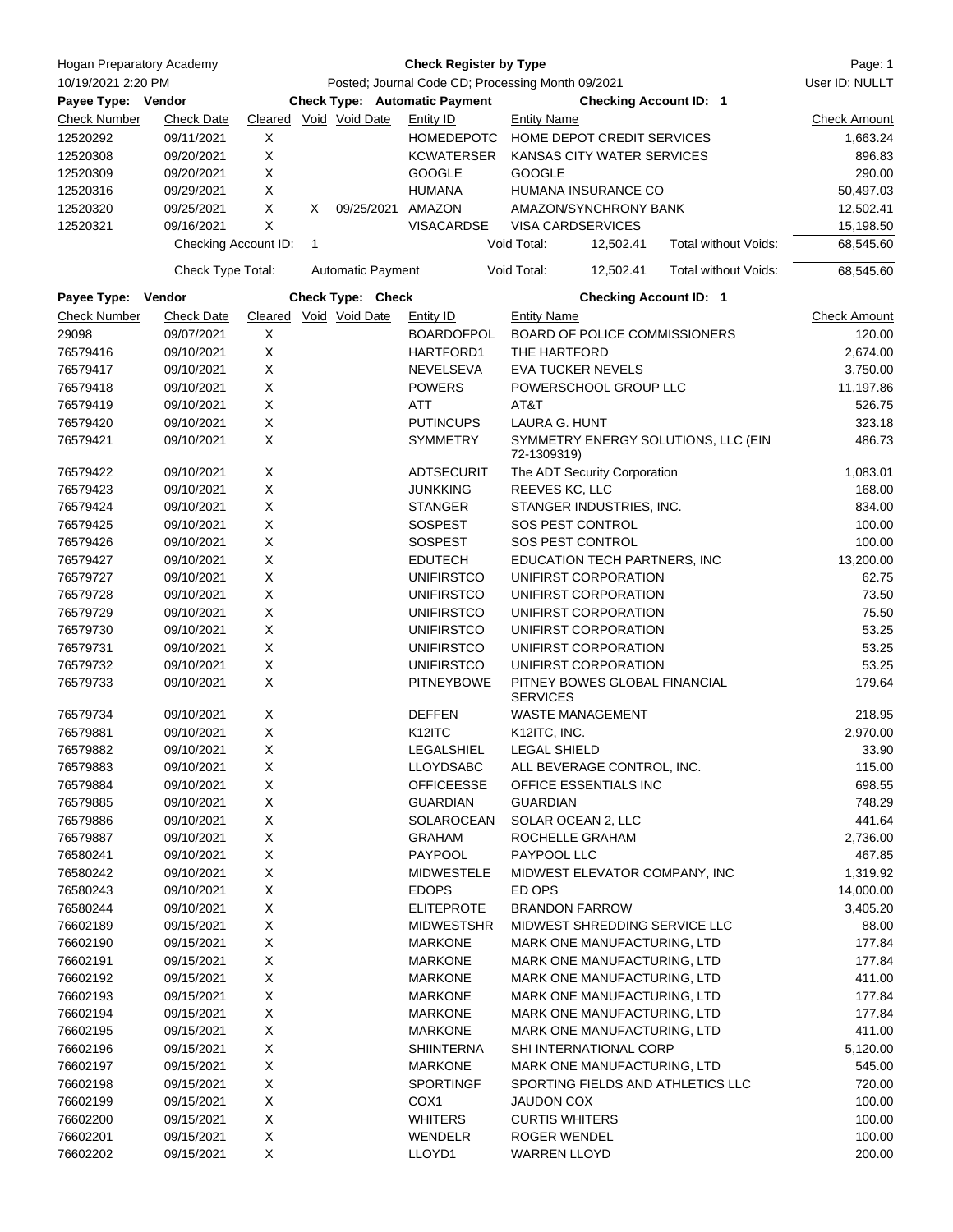| <b>Hogan Preparatory Academy</b><br>10/19/2021 2:20 PM<br>Payee Type: Vendor<br><b>Check Number</b><br><b>Check Date</b> |                          |                                                                        | Page: 2<br>User ID: NULLT          |                                                                                 |                              |
|--------------------------------------------------------------------------------------------------------------------------|--------------------------|------------------------------------------------------------------------|------------------------------------|---------------------------------------------------------------------------------|------------------------------|
|                                                                                                                          |                          | Posted; Journal Code CD; Processing Month 09/2021<br>Check Type: Check |                                    |                                                                                 |                              |
|                                                                                                                          |                          | Cleared Void Void Date                                                 |                                    | <b>Checking Account ID: 1</b><br><b>Entity Name</b>                             |                              |
| 76602203                                                                                                                 | 09/15/2021               | Χ                                                                      | <b>Entity ID</b><br><b>CHERY</b>   | PAUL CHERY                                                                      | <b>Check Amount</b><br>90.00 |
| 76602204                                                                                                                 | 09/15/2021               | X                                                                      | <b>ROZANNEPRA</b>                  | ROZANNE PRATHER CONSULTING                                                      | 1,898.75                     |
| 76602205                                                                                                                 | 09/15/2021               | X                                                                      | <b>TECHCYCLE</b>                   | TECHCYCLE SOLUTIONS                                                             | 199.00                       |
| 76602206                                                                                                                 | 09/15/2021               | X                                                                      | <b>TECHCYCLE</b>                   | TECHCYCLE SOLUTIONS                                                             | 59.00                        |
| 76602207                                                                                                                 | 09/15/2021               | X                                                                      | <b>TECHCYCLE</b>                   | TECHCYCLE SOLUTIONS                                                             | 129.00                       |
| 76602208                                                                                                                 | 09/15/2021               | X                                                                      | <b>EDUTECH</b>                     | EDUCATION TECH PARTNERS, INC                                                    | 5,500.00                     |
| 76602209                                                                                                                 | 09/15/2021               | Χ                                                                      | KCWATERSER                         | KANSAS CITY WATER SERVICES                                                      | 100.17                       |
|                                                                                                                          |                          |                                                                        | <b>ADTSECURIT</b>                  |                                                                                 |                              |
| 76602210<br>76602211                                                                                                     | 09/15/2021<br>09/15/2021 | X<br>X                                                                 | <b>SCHOOLMINT</b>                  | The ADT Security Corporation<br>SCHOOLMINT INC.                                 | 528.01<br>4,961.50           |
| 76602212                                                                                                                 | 09/15/2021               | X                                                                      | VANOSDOLPC                         | VAN OSDOL, P.C.                                                                 | 340.00                       |
| 76602213                                                                                                                 | 09/15/2021               | X                                                                      | <b>SUMNERONE</b>                   | SUMNERONE, INC.                                                                 | 2,495.66                     |
| 76602391                                                                                                                 | 09/15/2021               | X                                                                      | <b>DEFFEN</b>                      | WASTE MANAGEMENT                                                                | 542.12                       |
| 76602392                                                                                                                 | 09/15/2021               | X                                                                      | <b>DEFFEN</b>                      | WASTE MANAGEMENT                                                                | 539.20                       |
| 76602393                                                                                                                 | 09/15/2021               | X                                                                      | <b>STAPLESADV</b>                  | STAPLES ADVANTAGE                                                               | 175.29                       |
|                                                                                                                          |                          |                                                                        |                                    |                                                                                 |                              |
| 76602394                                                                                                                 | 09/15/2021               | X                                                                      | <b>DEFFEN</b>                      | <b>WASTE MANAGEMENT</b>                                                         | 548.62                       |
| 76602395                                                                                                                 | 09/15/2021               | Χ                                                                      | <b>UNIFIRSTCO</b>                  | UNIFIRST CORPORATION                                                            | 54.85                        |
| 76602396                                                                                                                 | 09/15/2021               | X                                                                      | <b>UNIFIRSTCO</b>                  | UNIFIRST CORPORATION                                                            | 73.50                        |
| 76602397<br>76602398                                                                                                     | 09/15/2021<br>09/15/2021 | X<br>X                                                                 | <b>MIDAML</b><br><b>LEXINGTONP</b> | MID AMERICA LOCKSMITHS, LLC<br>LEXINGTON PLUMBING AND HEATING<br><b>COMPANY</b> | 217.15<br>135.00             |
| 76602479                                                                                                                 | 09/15/2021               | X                                                                      | <b>ICEMASTERS</b>                  | <b>ICE MASTERS</b>                                                              | 99.00                        |
| 76602480                                                                                                                 | 09/15/2021               | X                                                                      | <b>KENDALL</b>                     | <b>STEVEN KENDALL</b>                                                           | 200.00                       |
| 76602481                                                                                                                 | 09/15/2021               | X                                                                      | NUESYNERGY                         | NUESYNERGY, INC                                                                 | 125.00                       |
| 76602482                                                                                                                 | 09/15/2021               | X                                                                      | OLSON <sub>1</sub>                 | TIM OLSON                                                                       | 100.00                       |
| 76602483                                                                                                                 | 09/15/2021               | X                                                                      | PDQLAWN                            | dba PDQ LAWN SERVICE                                                            | 160.00                       |
| 76602484                                                                                                                 | 09/15/2021               | X                                                                      | <b>RUSCON</b>                      | <b>JIM RUSCONI</b>                                                              | 100.00                       |
| 76602485                                                                                                                 | 09/15/2021               | X                                                                      | <b>CHAMPIONTE</b>                  | <b>CHAMPION TEAMWEAR</b>                                                        | 1,223.49                     |
| 76602725                                                                                                                 | 09/15/2021               | X                                                                      | <b>WOODSL</b>                      | LATOSHA WOODS MCKAY                                                             | 200.00                       |
| 76602726                                                                                                                 | 09/15/2021               | X                                                                      | <b>WARDSEDRIC</b>                  | <b>SEDRICK WARD</b>                                                             | 1,237.50                     |
| 76602727                                                                                                                 | 09/15/2021               | Χ                                                                      | OVERLANDCH                         | OVERLAND CHAUFFEURED SERVICE                                                    | 2,080.00                     |
| 76602728                                                                                                                 | 09/15/2021               | X                                                                      | <b>EVOLVEEDUC</b>                  | <b>CYNTHIA LANE</b>                                                             | 6,825.00                     |
| 76602729                                                                                                                 | 09/15/2021               | X                                                                      | <b>JAMESWTIPP</b>                  | JAMES W. TIPPIN & ASSOCIATES                                                    | 4,400.00                     |
| 76602730                                                                                                                 | 09/15/2021               | X                                                                      | <b>ELITEPROTE</b>                  | <b>BRANDON FARROW</b>                                                           | 3,600.00                     |
| 76676945                                                                                                                 | 09/20/2021               | X                                                                      | <b>STEPUP</b>                      | <b>SHAUNA STEPHANCHICK</b>                                                      | 17,200.00                    |
| 76677341                                                                                                                 | 09/20/2021               | X                                                                      | OVERLANDCH                         | OVERLAND CHAUFFEURED SERVICE                                                    | 15,558.00                    |
| 76677342                                                                                                                 | 09/20/2021               | X                                                                      | SCHOOLSMAR                         | SSKC EDUCATIONAL SUPPORT INC                                                    | 16,666.67                    |
| 76688549                                                                                                                 | 09/23/2021               | Х                                                                      | <b>HIGENES</b>                     | Hi-Gene's Janitorial Services                                                   | 24,691.47                    |
| 76688550                                                                                                                 | 09/23/2021               | X                                                                      | COMMECO                            | COMMECO HOLDINGS, LLC                                                           | 678.75                       |
| 76688551                                                                                                                 | 09/23/2021               | X                                                                      | KAMI                               | KAMI                                                                            | 1,500.00                     |
| 76688552                                                                                                                 | 09/23/2021               | X                                                                      | HARTFORD1                          | THE HARTFORD                                                                    | 1,551.00                     |
| 76688553                                                                                                                 | 09/23/2021               | X                                                                      | <b>SOSPEST</b>                     | SOS PEST CONTROL                                                                | 100.00                       |
| 76688554                                                                                                                 | 09/23/2021               | X                                                                      | <b>SOSPEST</b>                     | SOS PEST CONTROL                                                                | 100.00                       |
| 76688752                                                                                                                 | 09/23/2021               | X                                                                      | <b>MCDOWELLAV</b>                  | <b>AVANTI MCDOWELL</b>                                                          | 202.97                       |
| 76688850                                                                                                                 | 09/23/2021               | X                                                                      | K12ITC                             | K12ITC, INC.                                                                    | 14,612.10                    |
| 76688851                                                                                                                 |                          | X                                                                      | LIDDLE                             | LIDDLES SPORT SHOP                                                              | 1,138.50                     |
|                                                                                                                          | 09/23/2021<br>09/23/2021 | X                                                                      | <b>UTILIT</b>                      | UTILITY COST CONTROL                                                            |                              |
| 76688852<br>76689084                                                                                                     |                          | X                                                                      |                                    | <b>KELLY SERVICES, INC</b>                                                      | 509.56<br>184.95             |
|                                                                                                                          | 09/23/2021<br>09/23/2021 | X                                                                      | KELLYSERV<br><b>TICOPROD</b>       | TICO PRODUCTIONS LLC                                                            | 3,554.00                     |
| 76689085                                                                                                                 |                          |                                                                        |                                    |                                                                                 |                              |
| 76689086                                                                                                                 | 09/23/2021               | X                                                                      | SIMPSONLAW                         | SIMPSON LAWN AND LANDSCAPING                                                    | 10,625.00                    |
| 76689087                                                                                                                 | 09/23/2021               | X                                                                      | <b>ELITEPROTE</b>                  | <b>BRANDON FARROW</b>                                                           | 2,880.00                     |
| 76795191                                                                                                                 | 09/29/2021               | X                                                                      | <b>GRANDMAS</b>                    | <b>GRANDMA'S OFFICE CATERING, LLC</b>                                           | 503.62                       |
| 76795192                                                                                                                 | 09/29/2021               | X                                                                      | NASCO <sub>2</sub>                 | NASCO EDUCATION LLC                                                             | 139.95                       |
| 76795193                                                                                                                 | 09/29/2021               | X                                                                      | <b>BRYANTTREN</b>                  | <b>TRENT BRYANT</b>                                                             | 90.00                        |
| 76795194                                                                                                                 | 09/29/2021               | X                                                                      | THOMPSON1                          | <b>JUSTIN THOMPSON</b>                                                          | 100.00                       |
| 76795195                                                                                                                 | 09/29/2021               | X                                                                      | <b>ROWLAND</b>                     | <b>KEVIN ROWALD</b>                                                             | 100.00                       |
| 76795196                                                                                                                 | 09/29/2021               | X                                                                      | HILLJ                              | <b>JOHN HILL</b>                                                                | 100.00                       |
| 76795197                                                                                                                 | 09/29/2021               | X                                                                      | <b>ROBINSONE</b>                   | <b>ERIC ROBINSON</b>                                                            | 90.00                        |
| 76795198                                                                                                                 | 09/29/2021               | X                                                                      | WARRENM                            | MIGUEL WARREN                                                                   | 100.00                       |
| 76795199                                                                                                                 | 09/29/2021               | X                                                                      | <b>RHYNES</b>                      | DELBERT RHYNES                                                                  | 90.00                        |